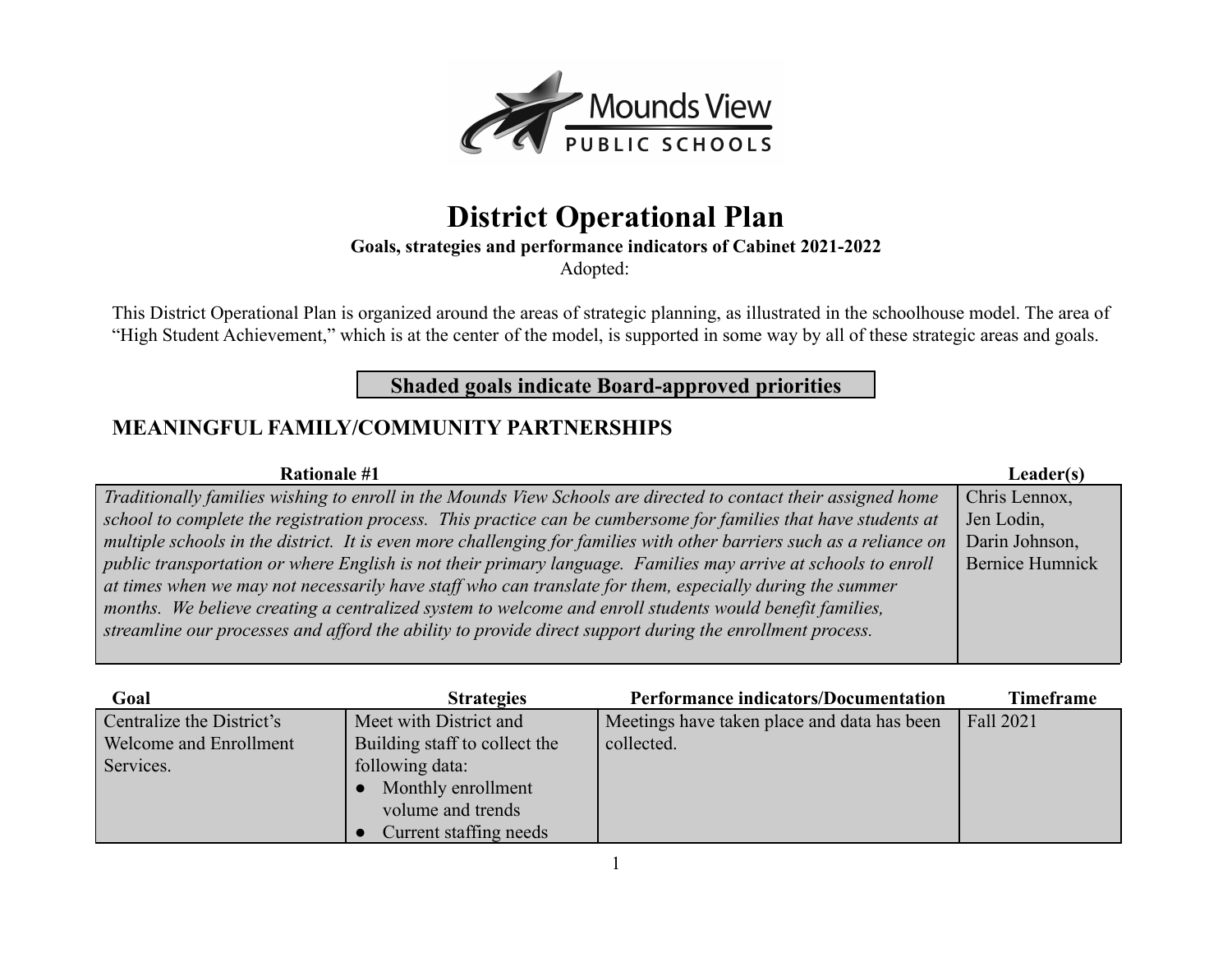| Current translation needs<br>Family supports<br>(ex: transportation,<br>technology, etc.)               |                                                                                                                          |                    |
|---------------------------------------------------------------------------------------------------------|--------------------------------------------------------------------------------------------------------------------------|--------------------|
| Visit successful Welcome<br>Center models in other school<br>districts to learn about best<br>practice. | Site visits have taken place and data has been<br>collected and reviewed.                                                | Fall - Winter 2021 |
| Identify potential locations for<br>the centralized program.                                            | Location options have been identified                                                                                    | Fall - Winter 2021 |
| Select the final location for the<br>centralized program.                                               | Final location has been selected.                                                                                        | Winter 2021-22     |
| Determine staffing plan and<br>budget for the centralized<br>program.                                   | Staffing plan and budget have been finalized                                                                             | Spring 2022        |
| Finalize the plan for opening<br>the new District Welcome and<br>Enrollment Services center.            | Final plan for the centralization of our<br>District Welcome and Enrollment Services<br>has been shared with the public. | Spring 2022        |

| <b>Rationale #2</b>                                                                                                               | Leader(s)      |
|-----------------------------------------------------------------------------------------------------------------------------------|----------------|
| For many students and families, career and college planning has focused on the immediate term and decisions                       | Mindy Handberg |
| that need to be made about course selection to meet high school graduation requirements. While this is certainly   Michael Werner |                |
| one factor in a student's future planning, we believe our students and families need expanded access and                          |                |
| information about career opportunities and what postsecondary educational options might best lead them to                         |                |
| their personal goals. We believe our Middle and High Schools must offer each student age appropriate, grade                       |                |
| specific activities to assist them in developing their personal educational plans. These activities must mesh with                |                |
| the $3+1$ and 4 year planning students engage in with their Deans and involve partnership with their                              |                |
| <i>parents/guardians.</i>                                                                                                         |                |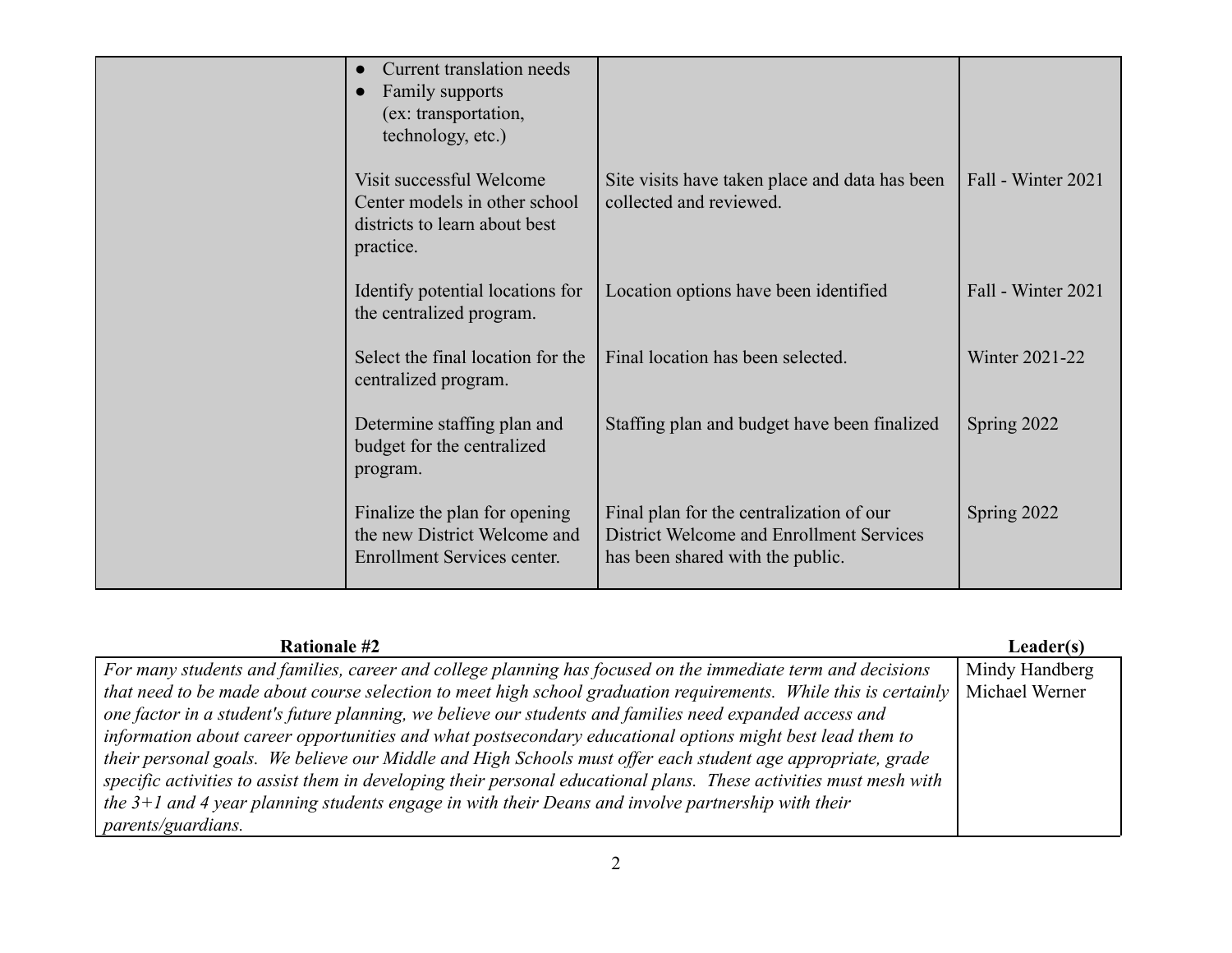| Goal                                                                                              | <b>Strategies</b>                                                              | <b>Performance indicators/Documentation</b>                                                                                                               | <b>Timeframe</b>           |
|---------------------------------------------------------------------------------------------------|--------------------------------------------------------------------------------|-----------------------------------------------------------------------------------------------------------------------------------------------------------|----------------------------|
| Align and strengthen our<br>career and college advising<br>services in middle and high<br>school. | Create a master Career and<br>College Activity Calendar by<br>grade level.     | Grade Level Priorities have been identified.                                                                                                              | Fall 2021 -<br>Winter 2022 |
|                                                                                                   | Create a career and college<br>website.                                        | Content has been gathered, created and<br>placed in a Google Site framework.                                                                              | Fall 2021                  |
|                                                                                                   | Draft a communications plan<br>for both internal and external<br>stakeholders. | A Career and College Activity Calendar has<br>been introduced via parent/student<br>school-based communications.                                          | Fall 2021                  |
|                                                                                                   |                                                                                | A monthly Newsletter has been created.                                                                                                                    | Fall 2021 -<br>Ongoing     |
|                                                                                                   |                                                                                | The Social Media Reps at HS are posting<br>content.                                                                                                       | Fall 2021 -<br>Ongoing     |
|                                                                                                   | Back to School Dean Meeting<br>Presentation                                    | Deans have been introduced to the updated<br>Career and College Resources.                                                                                | Fall 2021                  |
|                                                                                                   |                                                                                | Deans have participated in the State of the<br>Workforce 2021 (external speaker/expert).                                                                  | Fall 2021                  |
|                                                                                                   | <b>Monthly Dean Meetings</b>                                                   | A meeting Schedule has been created.<br>Agendas and minutes from meetings are<br>being collected and archived.                                            | Fall 2021 -<br>Ongoing     |
|                                                                                                   | Create community-based<br><b>Career Resources</b>                              | Resources include:<br><b>Ramsey County Means Business</b><br><b>School District Career</b><br>$\circ$<br><b>Pathways Directory</b><br><b>Career Force</b> | Ongoing                    |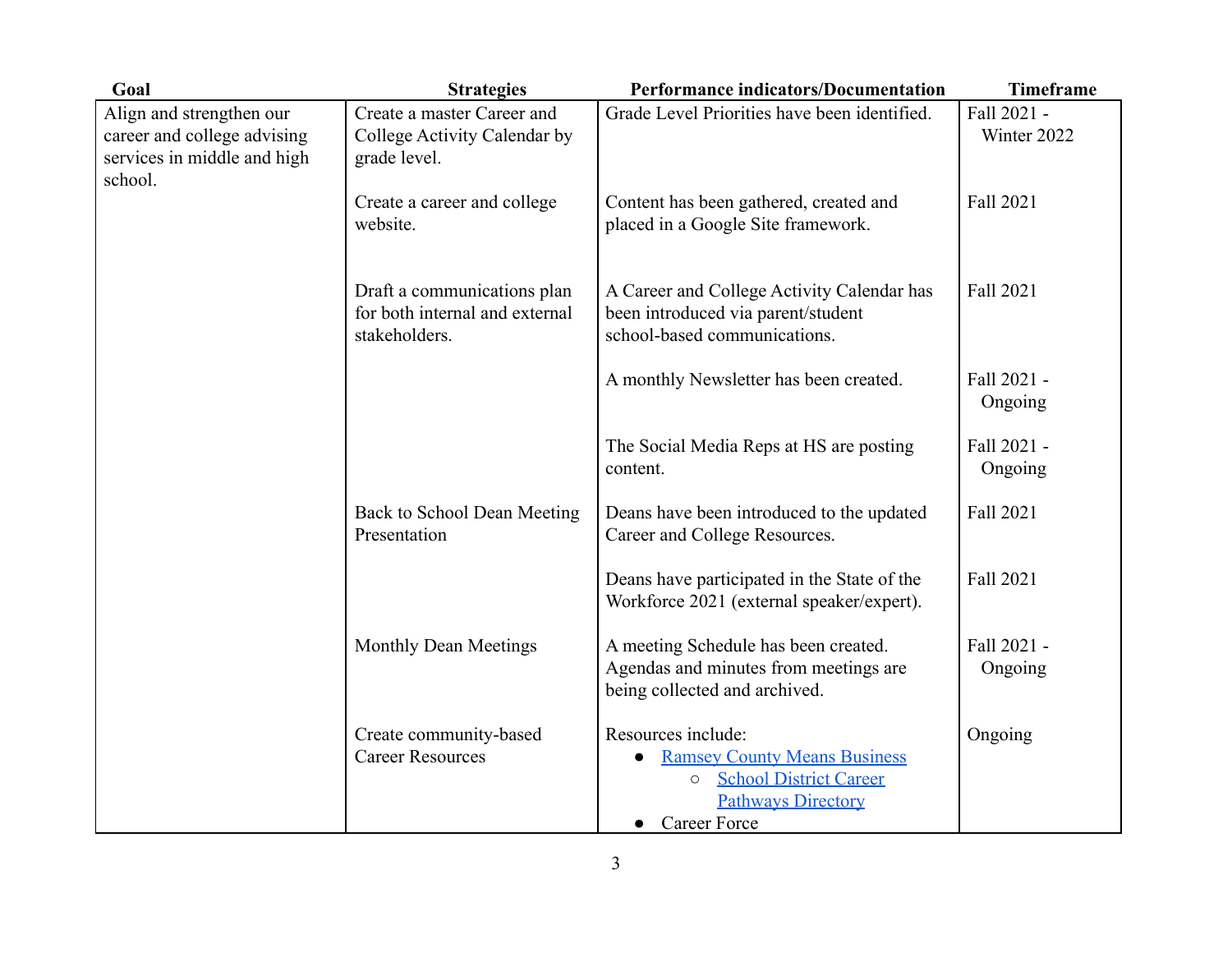|  | $\sim$ $\sim$<br>-lub      |        |  |
|--|----------------------------|--------|--|
|  | `choo.<br>mship<br>Infern: | `ourse |  |

#### **HEALTHY LEARNING CLIMATE**

| <b>Rationale #1</b>                                                                                               | Leader(s)              |
|-------------------------------------------------------------------------------------------------------------------|------------------------|
| As a result of the district construction projects all of our schools now have new and/or renovated classrooms and | Chris Lennox,          |
| common spaces that are designed to be flexible and have been equipped with new, flexible furniture and            | Darin Johnson,         |
| technology that provide multiple options for students to participate in learning activities. These new spaces     | Angie Peschel,         |
| have proven to be very engaging for our students and we believe it is important to continue to expand access for  | Penny Pease,           |
| all students by replacing the furniture and technology in the older classrooms and common spaces. This            | <b>Bernice Humnick</b> |
| replacement will effectively create new, renovated environments in all classrooms as a way to keep students       |                        |
| interested and actively engaged in their education.                                                               |                        |
|                                                                                                                   |                        |

| Goal                                                                                             | <b>Strategies</b>                                                                                                    | <b>Performance indicators/Documentation</b>                                                | <b>Timeframe</b>             |
|--------------------------------------------------------------------------------------------------|----------------------------------------------------------------------------------------------------------------------|--------------------------------------------------------------------------------------------|------------------------------|
| Continue to enhance and<br>expand student access to new<br>flexible furniture and<br>technology. | Complete an audit of all<br>classrooms and learning<br>spaces for each school<br>building.                           | District audit has been completed.                                                         | Fall 2021                    |
|                                                                                                  | Develop a design plan for<br>technology equipped hybrid<br>learning classrooms.                                      | Classroom design for hybrid classrooms is<br>complete.                                     | Fall 2021                    |
|                                                                                                  | Develop a district plan to<br>increase the amount of<br>flexible furniture and<br>technology equipped<br>classrooms. | District plan for purchase of flexible furniture<br>and technology has been created.       | Winter 2021 -<br>Spring 2022 |
|                                                                                                  | Begin to purchase and add<br>flexible furniture and                                                                  | Flexible furniture and technology is being<br>purchased and installed in classrooms across | Spring $2022 -$<br>Ongoing   |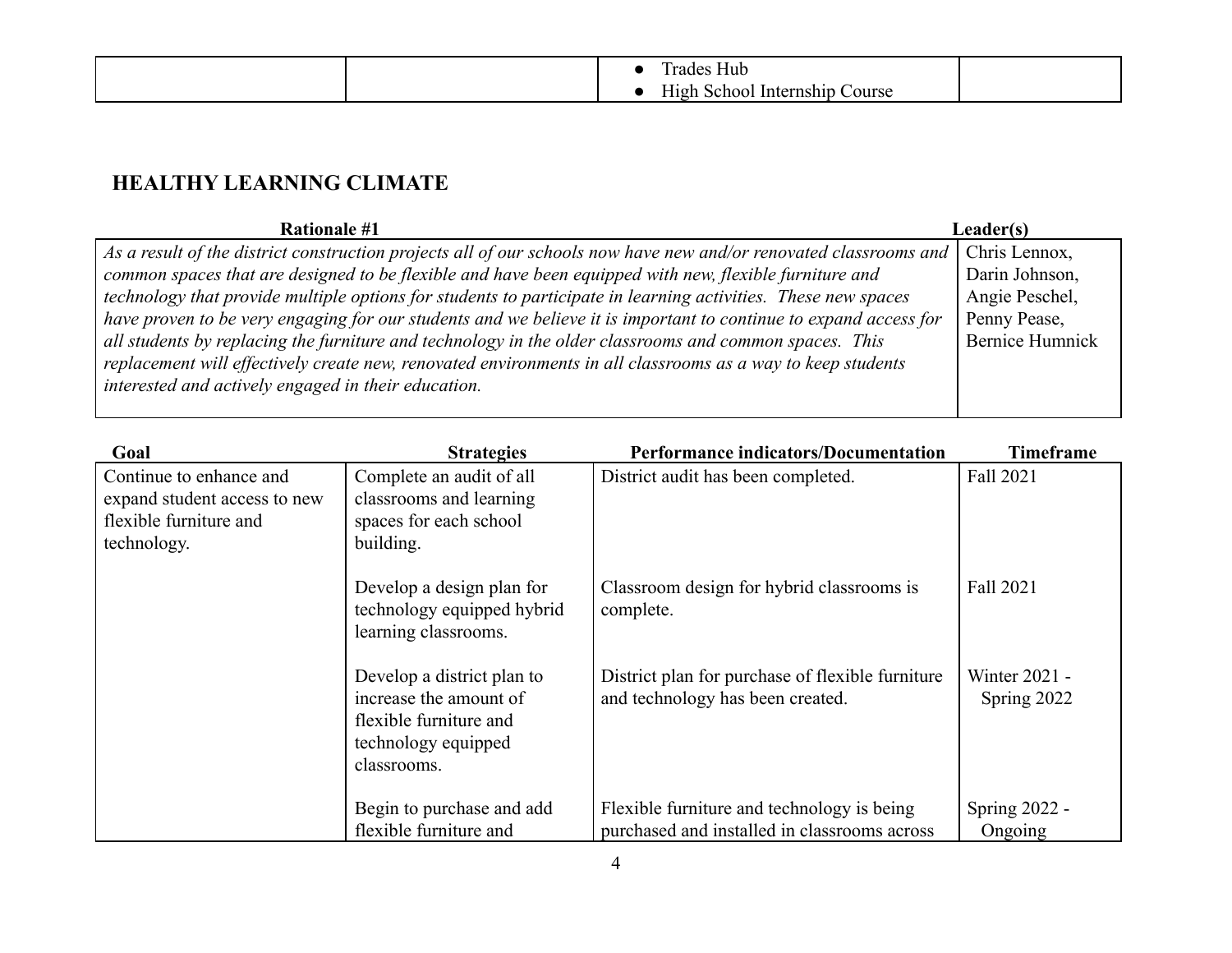| technology to existing<br>classrooms and learning<br>spaces. | the district. |  |
|--------------------------------------------------------------|---------------|--|
|--------------------------------------------------------------|---------------|--|

## **HIGH QUALITY INSTRUCTION**

| <b>Rationale #1</b>                                                                                                  | <b>Leader(s)</b> |
|----------------------------------------------------------------------------------------------------------------------|------------------|
| As a result of the need to leverage technology for instruction this past school year, we have learned that there are | Angie Peschel    |
| educational opportunities that can be realized by integrating technology into instruction at all educational         | Penny Pease      |
| levels. One opportunity of increased integration is our ability to address equity and student access to              |                  |
| technology. Not every family has the same means to provide devices and moving to a more integrated program           |                  |
| helps to address these issues. In addition, the ability for students to access digital content outside of the        |                  |
| traditional school day allows learners to take advantage of non school time to practice or enhance key learning      |                  |
| skills. Technology can also allow students to personalize their learning experience taking advantage of multiple     |                  |
| programs, applications and learning content that would otherwise not be available to them in a traditional           |                  |
| educational setting. We believe, coupled with strong teacher pedagogy, providing access and opportunity to use       |                  |
| technology will increase student engagement and achievement.                                                         |                  |
|                                                                                                                      |                  |

| Goal                            | <b>Strategies</b>                                                                                    | <b>Performance indicators/Documentation</b>                                                                                                   | <b>Timeframe</b> |
|---------------------------------|------------------------------------------------------------------------------------------------------|-----------------------------------------------------------------------------------------------------------------------------------------------|------------------|
| Design and implement a          | Create and define the                                                                                | A framework with terms and definitions for                                                                                                    | Fall 2021        |
| technology plan that integrates | framework and language to be                                                                         | high quality instruction has been created.                                                                                                    |                  |
| technology for learners at all  | used for high quality                                                                                |                                                                                                                                               |                  |
| educational levels.             | instruction through technology.                                                                      |                                                                                                                                               |                  |
|                                 | Identify core instructional<br>technology subscriptions and<br>apps by grade level and/or<br>course. | A digital document listing all the core<br>technology available that will be used to<br>provide high quality instruction has been<br>created. | Spring 2022      |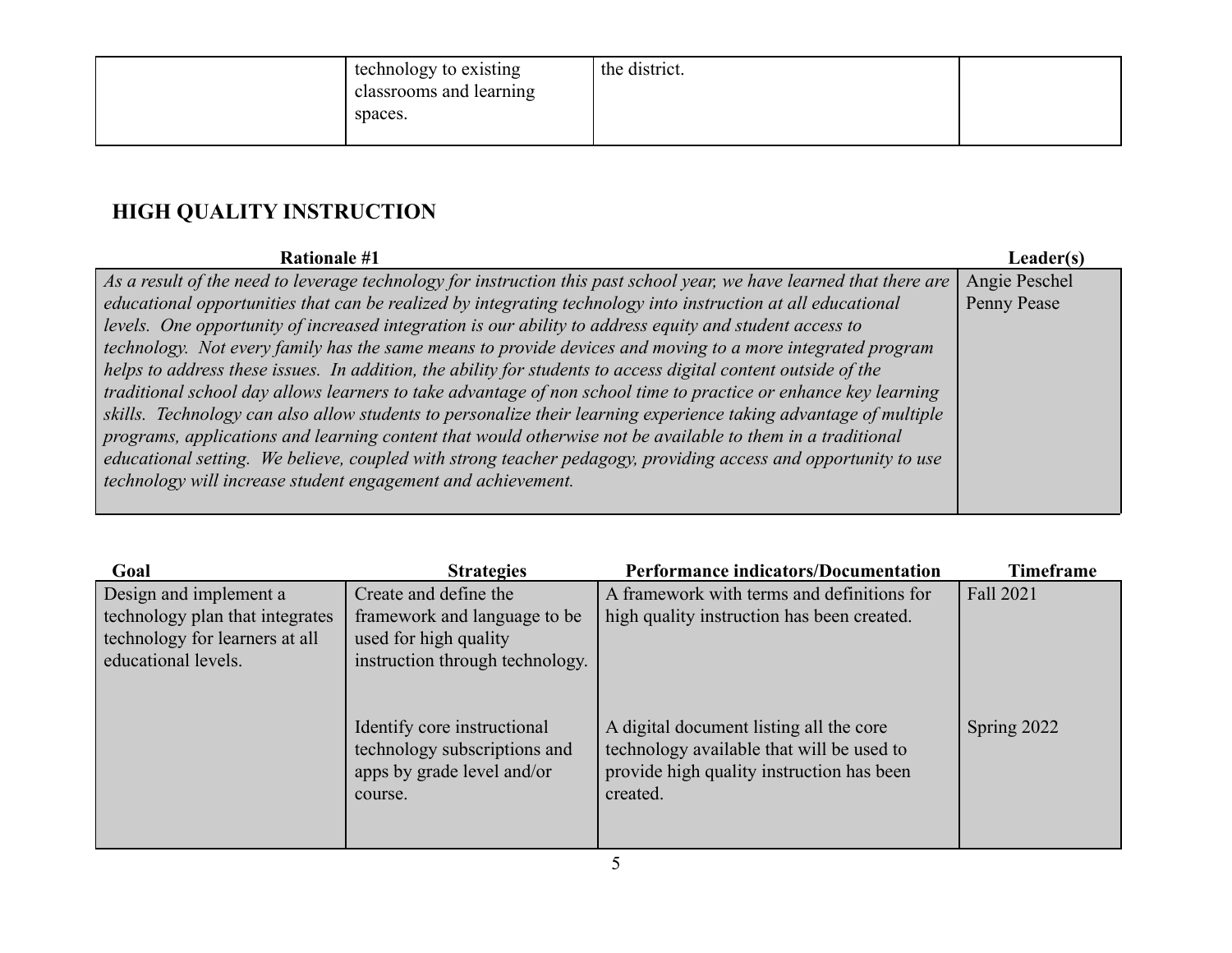| Outline the rationale for the<br>different integration models<br>(take-home and cart model) at<br>each of the educational levels.                                                                                                                                   | A document has been shared with leadership<br>teams and posted on the Curriculum and<br>Instruction website.             | Fall 2021   |
|---------------------------------------------------------------------------------------------------------------------------------------------------------------------------------------------------------------------------------------------------------------------|--------------------------------------------------------------------------------------------------------------------------|-------------|
| Define expectations for<br>families, students and teachers<br>regarding care and use of<br>devices.                                                                                                                                                                 | A Handbook outlining expectations has been<br>completed by each site and shared with<br>teachers, students and families. | Fall 2021   |
| Select the appropriate tool(s)<br>to be used in grades $PK - 2$ .<br>Determine the process to                                                                                                                                                                       | Feedback has been collected and appropriate<br>tool(s) have been selected.                                               | Winter 2022 |
| identify students who may<br>need hotspots in order to<br>access dependable wifi to<br>engage in learning away from<br>school (take home model).<br>Determine when it may be<br>appropriate for hot spots to be<br>provided to elementary<br>students (cart model). | Documents have been created and shared<br>with deans and admin teams.                                                    | Winter 2022 |

| <b>Rationale #2</b>                                                                                                                                                                                                                                                                                                                                                                                                                                                                                           | Leader(s)                                  |
|---------------------------------------------------------------------------------------------------------------------------------------------------------------------------------------------------------------------------------------------------------------------------------------------------------------------------------------------------------------------------------------------------------------------------------------------------------------------------------------------------------------|--------------------------------------------|
| COVID-19 has had a dramatic impact on our students and community at large. As we welcome students back for<br>the 2021-22 school year, we anticipate an increased need for support and intervention across the district. These<br>support services will have to be available in a variety of areas and we need to strengthen and align our<br>resources, strategies and practices to ensure that we are able to provide academic, physical, and social<br>emotional support to ensure each student's success. | Jen Lodin<br>Angie Peschel<br>Bev Zelinski |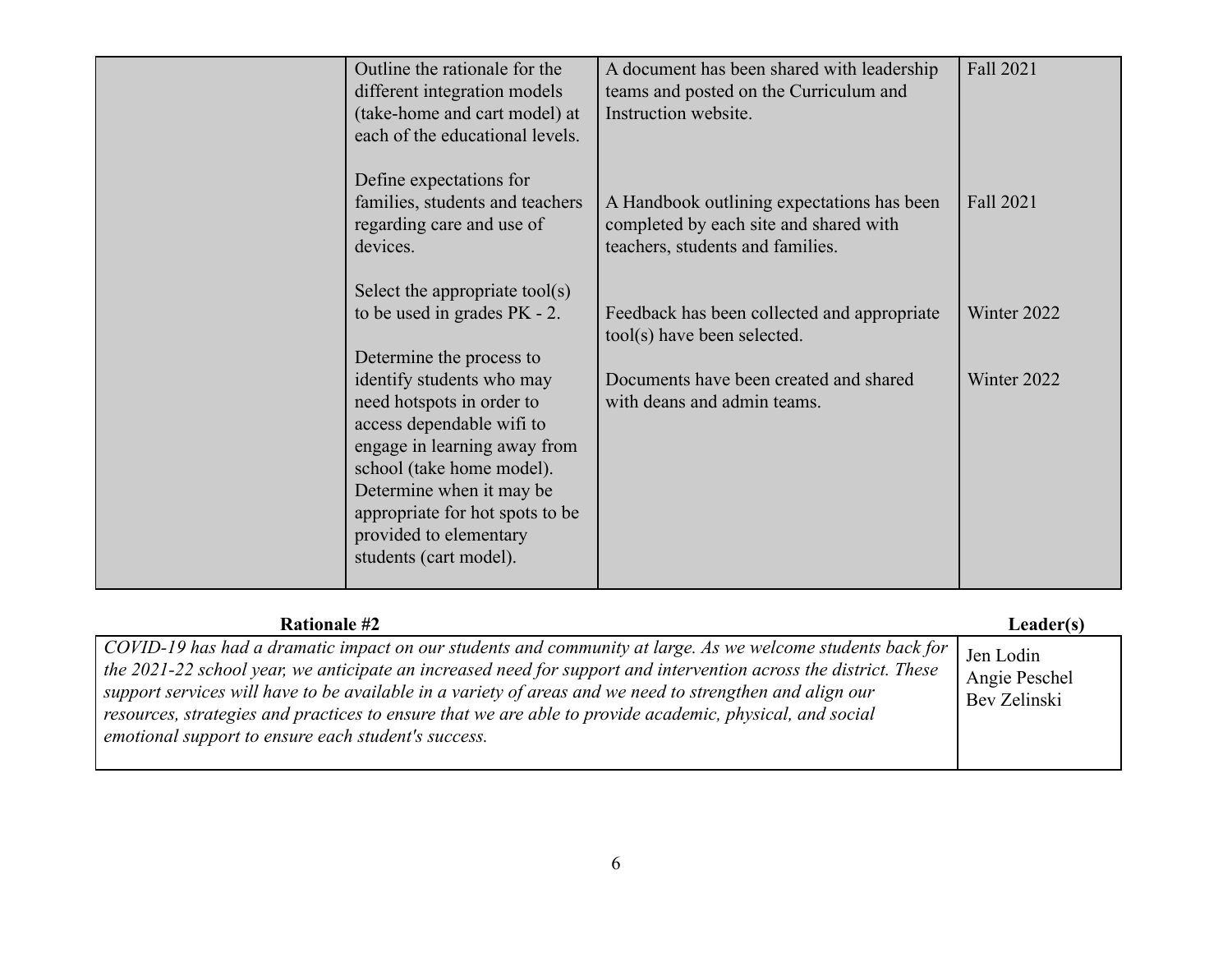| Goal                                                                                                 | <b>Strategies</b>                                                                                                                                                                        | <b>Performance indicators/Documentation</b>                                                                                 | <b>Timeframe</b>             |
|------------------------------------------------------------------------------------------------------|------------------------------------------------------------------------------------------------------------------------------------------------------------------------------------------|-----------------------------------------------------------------------------------------------------------------------------|------------------------------|
| Centralize, align and<br>strengthen the District's<br>system of student support<br>and intervention. | Work with consultants to map<br>student supports throughout<br>the system.                                                                                                               | A Shared Google Folder has been created.<br>Mapping Resource Document exists.                                               | Fall 2021                    |
|                                                                                                      | Facilitate a process to analyze<br>the resources identified in the<br>mapping process to find<br>redundancies and gaps                                                                   | Resource Analysis Document has been<br>compiled.                                                                            | Fall 2021                    |
|                                                                                                      | Identify a process to assess the<br>scope of the needs across the<br>district.<br>eliminate the<br>$\bullet$<br>redundancies<br>address the gaps within<br>the system                    | A document has been created that outlines the<br>needs across the system.                                                   | Winter 2022                  |
|                                                                                                      | Attend professional learning<br>for Multi-tiered system of<br>support (MTSS) at the<br>University of Minnesota.                                                                          | Agenda from the meeting along with a list of<br>participants.                                                               | Summer 2021                  |
|                                                                                                      | Research other districts who<br>have successful MTSS<br>structures                                                                                                                       | A research document has been created and<br>shared with district leaders.                                                   | Fall 2021                    |
|                                                                                                      | Hold 2-3 meetings with central<br>office and site leaders to create<br>a MTSS-like structure to<br>standardized tier 1, tier 2 and<br>tier 3 supports for students<br>within the system. | Meetings have been scheduled and taken<br>place. Agendas and minutes from the<br>meetings have been collected and archived. | Summer 2021 -<br>Summer 2022 |